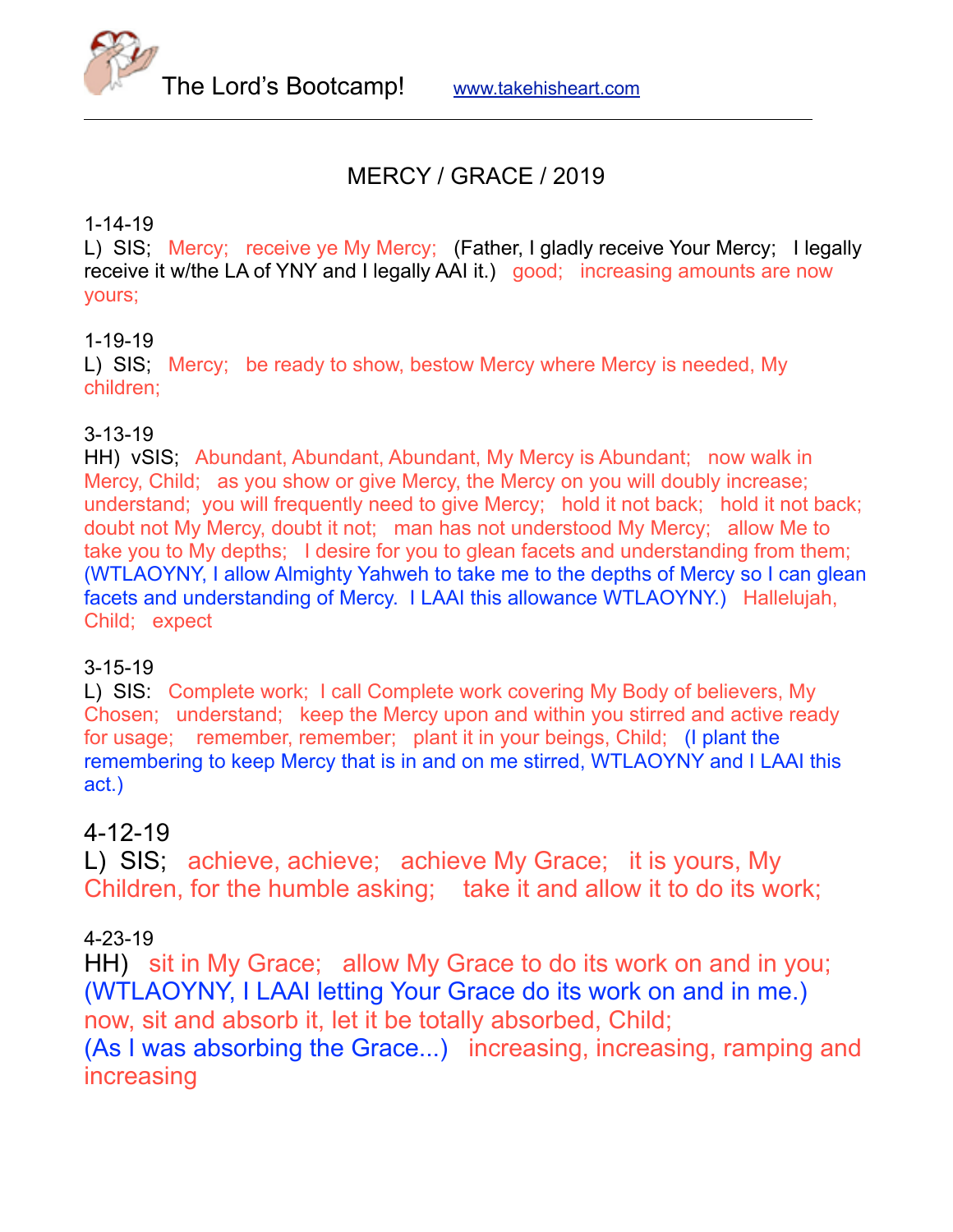#### 5-01-19

HH) Child, *allow that Mercy within you to burst forth;* yes, **burst forth with all wisdom, Power, Might, and Potency;** be quick to share it, to let it undergird and support whatever hope others have that it have the opportunity to grow and expand;

### 5-03-19

L) SIS; Legally go forth, Child; *My Mercy and Grace Be upon you;* understand; HP) realm, realm; yes, Child, **new realms and levels;** *resist not; enter as I lead;*  understand; **expect and enter exactly when I say;**

#### 5-06-19

L) SIS; Mercy; receive My Mercy; **allow its undergirding and support;** HP) see to the salvation of the babes and the lost; cover and teach them; hesitate not; *let no opportunity pass by, My Children;* 

## 6-02-19

HP) SIS; lift with Grace; (did – TPHR) *("I lift with Grace because it is now on and in me with which to lift."* I suddenly realized the impact of what I had just said as I lifted TPHR to Them.) understanding just now bloomed within you; (Thank You, Father, may its presence be in and on me from this day forward for I LAAI it WTLAOYNY.) well done, Child

#### 7-03-19

L) Mercy; Call forth My Mercy to reign as I say; (WTLAOYNY, ILAAI the calling forth of Mercy to reign as Almighty Yahweh says. Hallelujah!) yes, yes, Child, so be it

#### 7-30-19

HH) Mercy, Mercy, Mercy; Child, know My Mercy is upon you

## 8-10-19

HH) Child, Mercy bound; yes, you are on course for great Mercy; great understanding; I have declared it therefore now is; believe and receive; believe and receive;

#### 8-14-19

HH) Child, Child, receive My Mercy that you in turn give it to others in need of it; (Yes, Father, I receive Your Mercy and choose to give it to those in need of it. I LAAI WTLAOYNY the legal fortifying Almighty Yahweh desires to do concerning me. Hallelujah!) so be it, so be it, so be it;

#### 8-16-19

30 minutes: SIS; Solemn; Solemn; Mercy; My Mercy is Solemn and filled with Power; grasp the depths of the understanding of this, Child; grasp it; (I LAAI WTLAOYNY the grasping of the depths of the understanding of Solemn Mercy. Hallelujah!) so be it; so be it

#### 10-18-19

HH) (As I was roiling the waters up from the depths, I began saying, "It is time, it is time" again and again. Hallelujah!) join Us in your Mercy seat, your seat of authority; *yes, you shall dispense Mercy from it as I direct;* understand; now sit; vSIS; *you*